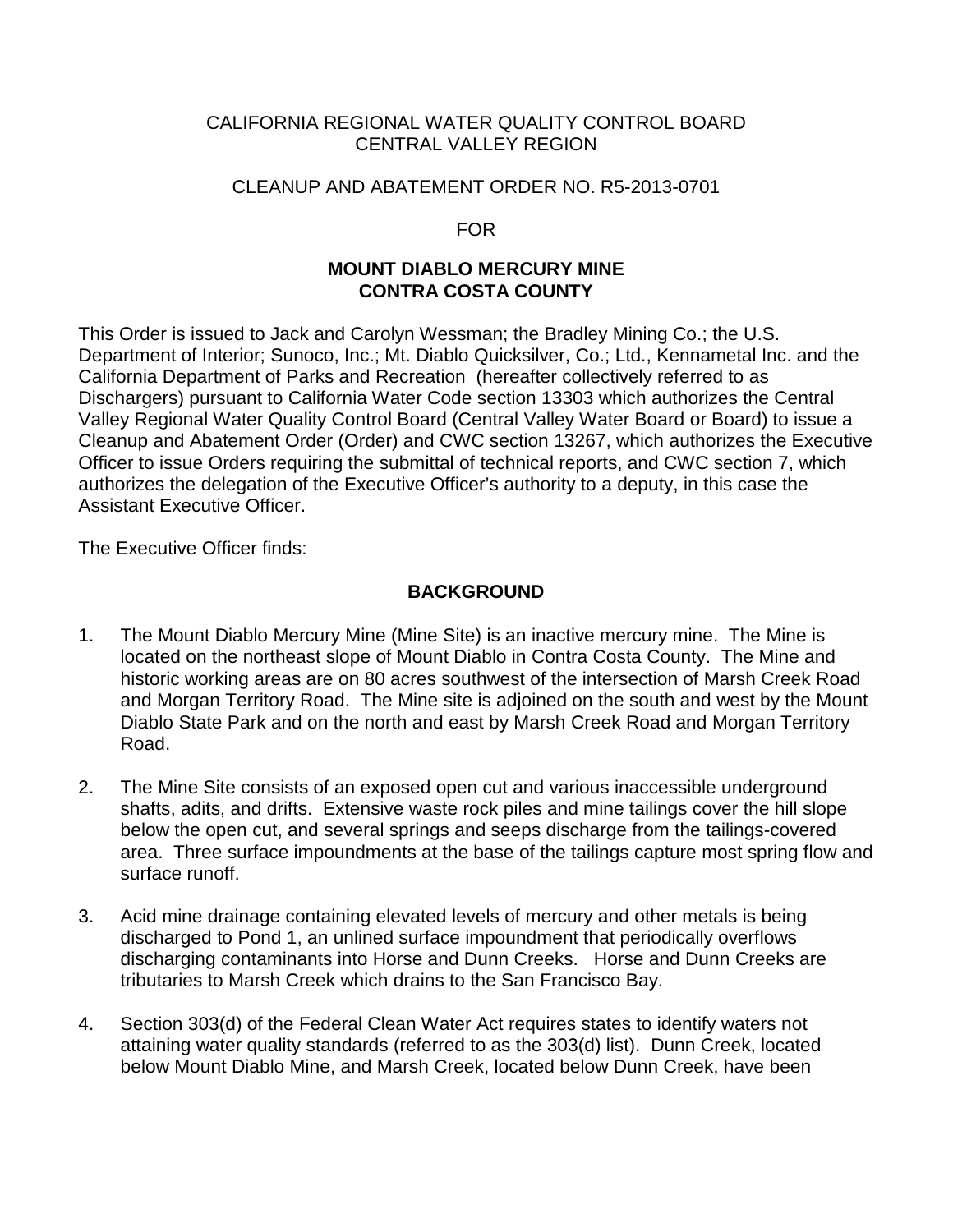identified by the Central Valley Water Board as an impaired water bodies because of high aqueous concentrations of mercury and metals.

5. It is the policy of the State Water Board, and by extension the Central Valley Water Board, that every human being has the right to safe, clean, affordable and accessible water adequate for human consumption, cooking, and sanitary purposes. Dunn Creek and Marsh Creek may impact municipal drinking supply in the area. The current site conditions may constitute a threat to municipal drinking supply beneficial use. Therefore, the Water Board is authorized to protect such uses pursuant to section 106.3 of the Water Code.

# **OWNERSHIP AND OPERATOR HISTORY**

- 6. Jack and Carolyn Wessman have owned the Mine Site from 1974 to the present. The Wessmans have made some improvements to reduce surface water exposure to tailings and waste rock, including the construction of a cap over parts of the tailings/waste rock piles. Although these improvements have been made without an engineering design or approved plan, these improvements may have reduced some of the impacts from the Mine Site. However, discharges that contain elevated mercury levels continue to impact the Mine Site and site vicinity.
- 7. A portion of the mine tailings are located on land owned by Mount Diablo State Park. The California Department of Parks and Recreation is named as a Discharger in this Order. The California Department of Parks and Recreation has conducted activities on the property related to surveying and possible fence line adjustments.
- 8. The mine was discovered by a Mr. Welch in 1863 and operated intermittently until 1877. The Mine reopened in 1930 and was operated until 1936 by the Mt. Diablo Quicksilver Co., Ltd. producing an estimated 739 flasks of mercury. Mt. Diablo Quicksilver no longer exists.
- 9. Although Mt. Diablo Quicksilver no longer exists, it is named as a Discharger in this order because it likely has undistributed assets, including, without limitation, insurance assets held by the corporation that may be available in response to this order.
- 10. Bradley Mining Company leased the Mine from Mt. Diablo Quicksilver and operated from 1936 to 1947, producing around 10,000 flasks of mercury. During operations Bradley Mining Company developed underground mine workings, discharged mine waste rock, and generated and discharged ore tailings containing mercury.
- 11. In 2008 the United States of America, on behalf of the Administer of the United States Environmental Protection Agency (EPA), filed a complaint pursuant to section 107 of the Comprehensive Environmental Response, Compensation, and Liability Act, against Bradley Mining Company and Frederick Bradley in his representative capacity as Trustee of the Worthen Bradley Family Trust (Bradley). Prior to the suit the EPA had identified Bradley Mining as a potentially responsible party for the remediation of the Mount Diablo Mercury Mine Site. The complaint filed by the EPA and DOJ sought reimbursement and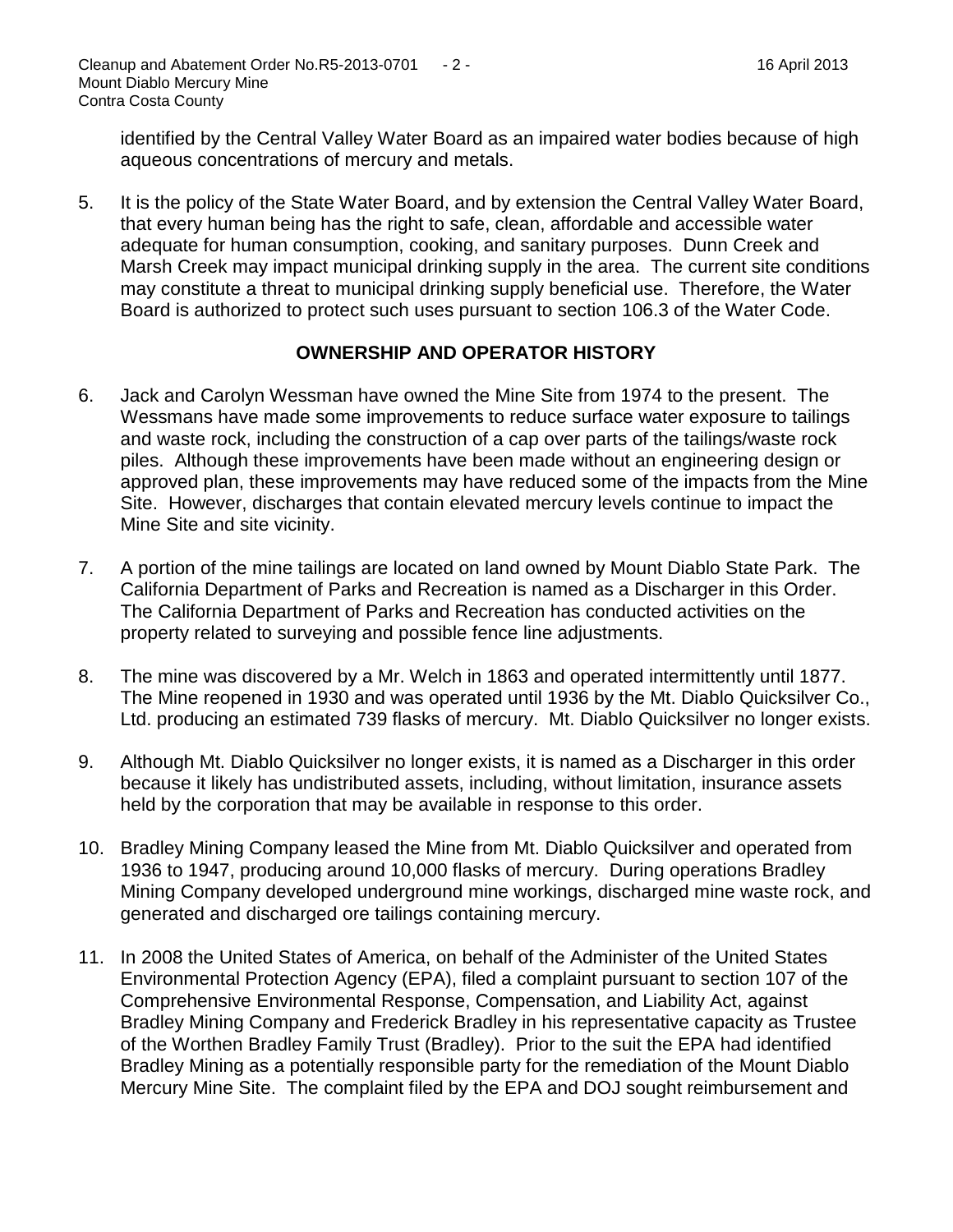damages associated with various sites, including the Mount Diablo Mercury Mine Site in Contra Costa County, California.

- 12. In 2012 the EPA and Bradley Mining Company and Frederick Bradley in his representative capacity as Trustee of the Worthen Bradley Family Trust entered into a settlement for all sites set forth in the complaint. Under the terms of the Consent Decree \$50,500 of the funds Bradley received from insurance was allocated to the Mt Diablo Mercury Mine Site, along with 10 percent of future payments made that were linked to Bradley's future income.
- 13. The Bradley Mining Company still exists, although it claims that it has limited resources and the resources it has are mostly tied up in environmental actions at other former mines. Bradley Mining Company is a named Discharger in this Order.
- 14. Ronnie B. Smith and partners leased the mine from Mt. Diablo Quicksilver from 1951 to 1954 and produced approximately 125 flasks of mercury by surface mining (open pit mining methods). Successors to the Smith et al. partnership have not been identified and are not named as Dischargers in this Order.
- 15. In 1953, the Defense Minerals Exploration Administration (DMEA) granted the Smith, et al. partners a loan to explore for deep mercury ore. The DMEA was created to provide financial assistance to explore for certain strategic and critical minerals. The DMEA contracted with private parties to operate the Mine Site under cost-sharing agreements from 1953 to 1954. The DMEA was a Federal Government Agency in the US Department of the Interior and is named as a Discharger in this Order.
- 16. John L. Jonas and John E. Johnson assumed the DMEA contract in 1954, producing 21 flasks of mercury in less than one year. Their successors have not been found and they are not named Dischargers in this Order.
- 17. The Cordero Mining Company operated the Mine Site from approximately 1954 to 1956, and was responsible for sinking a shaft, driving underground tunnels that connected new areas to pre-existing mine workings, and discharging mine waste. There is no record of mercury production for this time period and the amount of mercury production, if any, from this time period is unknown. The United States Environmental Protection Agency (USEPA), Region IX, named Sunoco Inc. a responsible party for Mount Diablo Mercury Mine in the Unilateral Administrative Order for the Performance of a Removal Action, USEPA Docket No. 9-2009-02, due to its corporate relationship to the Cordero Mining Company. Sunoco Inc. is a named Discharger in this Order.
- 18. Nevada Scheelite Corporation, a subsidiary of Kennametal Inc., leased from Mount Diablo Quicksilver and operated the mine in 1956. Minutes of a 25 March 1956 Mount Diablo Quicksilver Co Directors' Meeting with managers representing Nevada Scheelite Corporation discuss Nevada Scheelite's lease and operations at the mine. Nevada Scheelite apparently operated an unidentified part to the mine from 1956 to 1958. At one point, downstream landowners objected to Nevada Scheelite's discharge of acid mine drainage and that part of the operation was suspended. The amount of production for this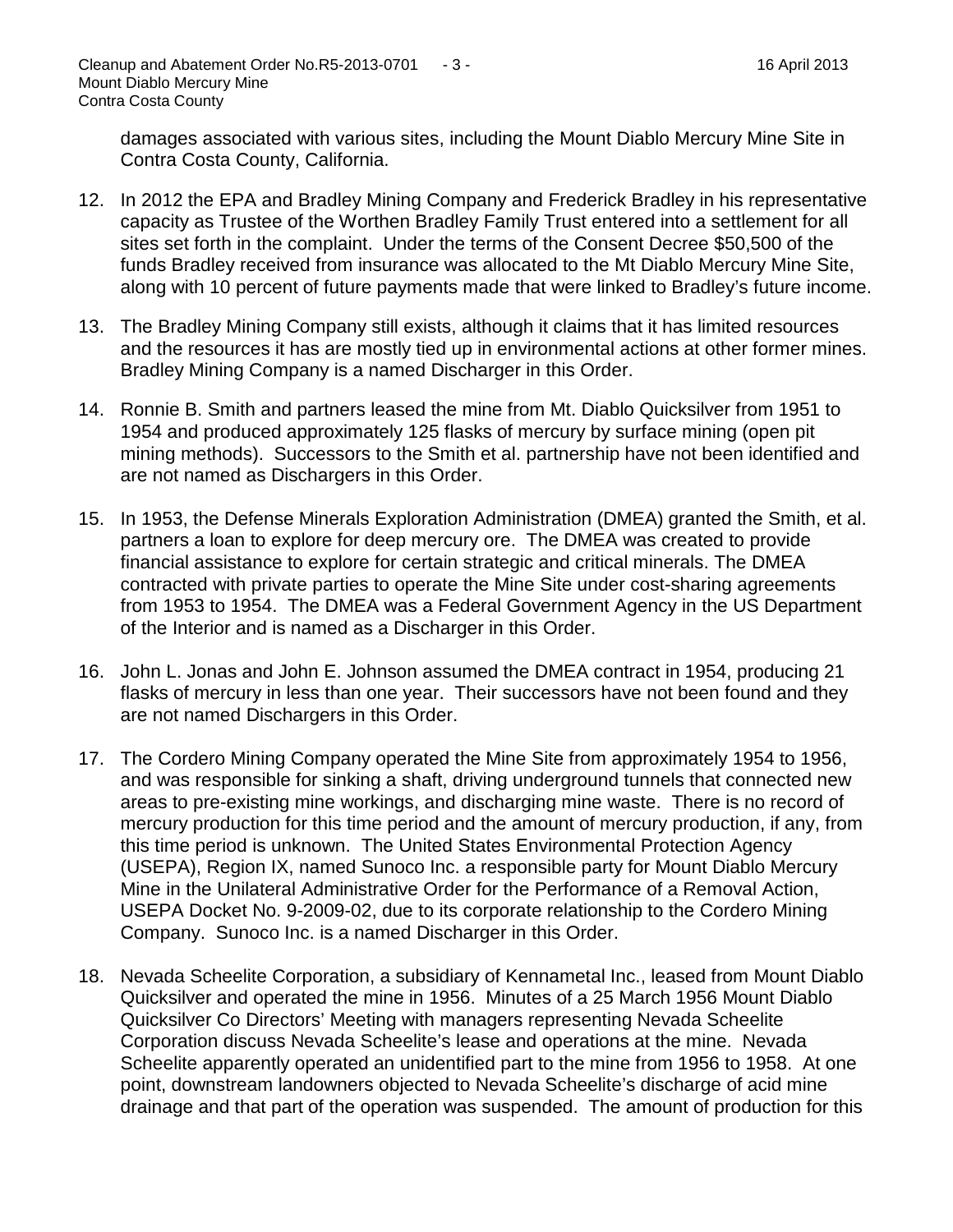period is uncertain. At the time of Nevada Scheelite's lease, it was a wholly owned subsidiary of Kennametal Inc. with its headquarters in Latrobe Pennsylvania. Because of its ownership and control of Nevada Scheelite, Kennametal Inc. is named a Discharger in this Order.

- 19. Victoria Resources Corp. owned the Mount Diablo Mine from 1960 to 1969. The extent of operations and the amount of production for this period is unknown. However, discharges have occurred from runoff from the mine waste piles and likely springs associated with the mine working. Victoria Resources Corp. no longer exists under that name, Technical Reporting Order No. R5-2009-0870 was issued to Victoria Gold Corp. on December 1, 2009, requiring submittal of a report describing the extent of Victoria Resources activities at the mine. Victoria Gold Corp. notified the Board that they have no relationship to Victoria Resources Inc. Research into the corporate evolution of Victoria Resources Inc. is ongoing.
- 20. The Guadalupe Mining Company owned the Mine site from 1969 to 1974. The extent of operations and amount of production for this period is unknown. However, discharges have occurred from runoff from the mine waste piles and likely springs associated with the mine working. Guadalupe Mining Company no longer exists and efforts to trace a corporate successor have been unsuccessful.

## **INVESTIGATIONS**

- 21. In 1989, a technical investigation by JL Lovenitti used historical data and focused on Pond 1. The report characterized Pond 1 chemistry, its geohydrochemical setting, the source of contaminants, remedial alternatives and preliminary remediation cost estimates. The report documents acidic conditions and elevated concentrations of mercury, lead, arsenic, zinc, and copper that are greater than primary drinking water standards.
	- 22. Between 1995 and 1997, a baseline study of the Marsh Creek Watershed was conducted by Prof. Darrell Slotton for Contra Costa County. The study concluded that the Mount Diablo Mercury Mine and specifically the exposed tailings and waste rock above the existing surface impoundment are the dominant source of mercury in the watershed.
	- 23. Technical Reporting Order No. R5-2009-0869 was issued on 1 December 2009 to the Dischargers that had been identified at that time, Jack and Carolyn Wessman, Bradley Mining Co, US Department of the Interior, and Sunoco Inc. The Order required the Dischargers to submit a Mining Waste Characterization Work Plan by 1 March 2010 and a Mining Waste Characterization Report by 1 September 2010.
	- 24. On 3 August 2010 Sunoco submitted a Characterization Report in partial compliance of Order No. R5-2009-0869. The report presented results of Sunoco's investigation to date, summarized data gaps and proposed future work to complete site characterization. Sunoco Inc. is the only party making an effort to comply with the Order.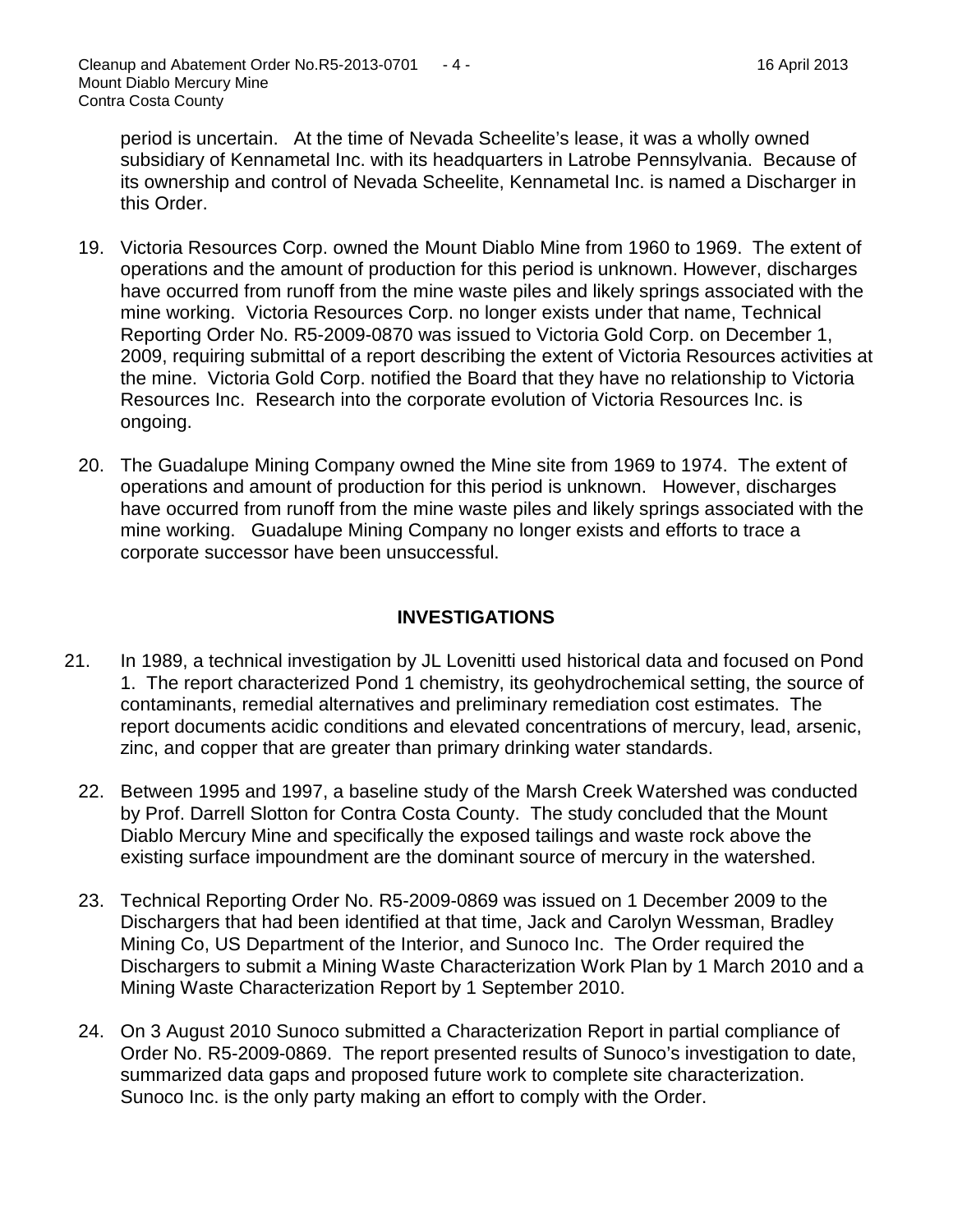- 25. The Characterization Report concludes that most mercury contamination in the Marsh Creek Watershed originates from the Mount Diablo Mine, is leached from mining waste and discharged via overland flow to the Lower Pond (Pond 1) and Dunn Creek.
- 26. Various investigations have sampled surface water discharging from the mine site. Sunoco submitted a Characterization Report that includes data from two sampling events conducted in the Spring of 2010. In addition, at the end of 2011 Sunoco submitted an Additional Characterization Report that includes data from up to five sampling events. The following summarizes results from the Characterization Report:

| Constituent     | <b>Water Quality</b><br>Goal (MCL) | Background <sup>(2)</sup> | Mine<br>Waste $(3)$ | Pond<br>1 <sup>(4)</sup> | Dunn Creek<br>Downstream <sup>(5)</sup> |
|-----------------|------------------------------------|---------------------------|---------------------|--------------------------|-----------------------------------------|
| TDS (mg/L)      | $500 - 1500$                       | 225.5                     | 8056                | 6960                     | 337.5                                   |
| Sulfate (mg/L)  | 500                                | 24.5                      | 5660                | 5465                     | 70.5                                    |
| Mercury (ug/L)  | 2                                  | $< 0.20^{(1)}$            | 97.6                | 91                       | 0.69                                    |
| Chromium (ug/L) | 50                                 | $<$ 5 $^{(1)}$            | 781.6               | 22.5                     | 14                                      |
| Copper (ug/L)   | 1300                               | 5                         | 202.2               | 46.5                     | 14                                      |
| Nickel (ug/L)   | 100                                | $<$ 5 $^{(1)}$            | 25224               | 13900                    | 213.5                                   |
| $Zinc$ (ug/L)   |                                    | 10.5                      | 693.4               | 351.5                    | 22                                      |

(1) Non-detect result, stated value reflects the method detection limit.

- (2) Average of two samples collected from My Creek and Dunn Creek above the mine site.
- (3) Average of five surface water samples collected immediately below the tailings/waste rock piles.
- (4) Average of two samples collected from Pond 1, the settling pond located at the base of the tailings/waste rock piles.
- (5) Average to two samples collected from Dunn Creek downstream of the mine site.
- 27. The limited population of recent samples summarized in Finding 26 above demonstrates that water draining from the mine waste, collected in Pond 1 and in Dunn Creek downstream of the mine all have been impacted by increased concentrations of salts and metals including mercury. Dunn Creek drains into Marsh Creek. The 1997 Slotton study concluded that Mount Diablo Mercury Mine was the major source of mercury in the Marsh Creek, the Sunoco study confirms the Slotton results.

# **LEGAL PROVISIONS**

28. Section 303(d) of the Federal Clean Water Act requires states to identify waters not attaining water quality standards (referred to as the 303(d) list). Dunn Creek from Mount Diablo Mine to Marsh Creek and Marsh Creek below Dunn Creek have been identified by the Central Valley Water Board as an impaired water bodies because of high aqueous concentrations of mercury and metals.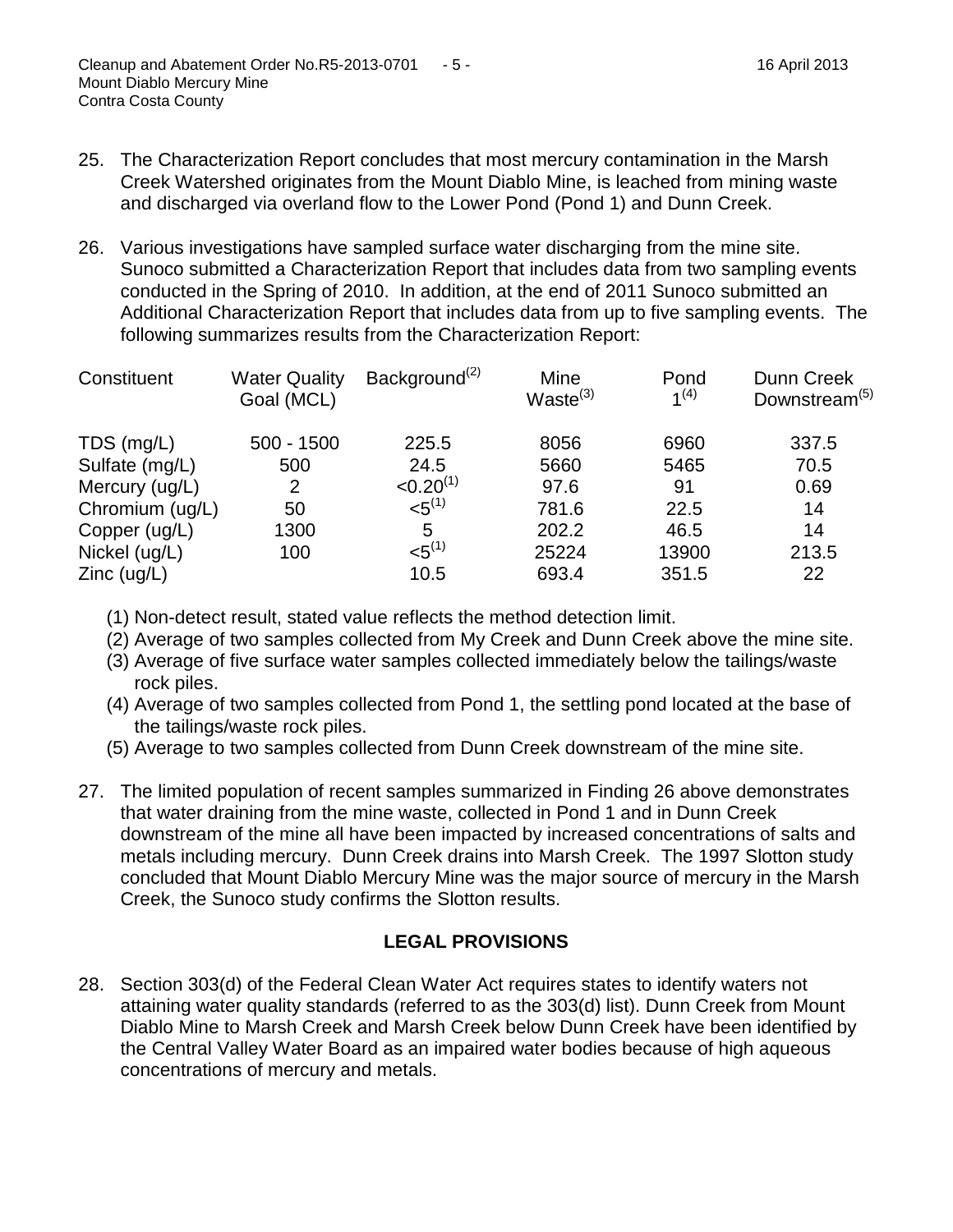- 29. The Central Valley Regional Board is in the process of writing Total Daily Maximum Loads (TMDLs) for Dunn Creek and Marsh Creek.
- 30. The Water Board's *Water Quality Control Plan for the Sacramento River and San Joaquin River Basins, 4th Edition* (Basin Plan) designates beneficial uses of the waters of the State, establishes water quality objectives (WQOs) to protect these uses, and establishes implementation policies to implement WQOs. The designated beneficial uses of Marsh Creek, which flows into Sacramento and San Joaquin Delta are domestic, municipal, industrial and agricultural supply.
- 31. The beneficial uses of underlying groundwater, as stated in the Basin Plan, are municipal and domestic supply, agricultural supply, industrial service supply, and industrial process supply.
- 32. Under CWC section 13050, subdivision (q)(1), "mining waste" means all solid, semisolid, and liquid waste materials from the extraction, beneficiation, and processing of ores and minerals. Mining waste includes, but is not limited to, soil, waste rock, and overburden, as defined in Public Resources Code section 2732, and tailings, slag, and other processed waste materials...." The constituents listed in Finding No.21 are mining wastes as defined in CWC section 13050, subdivision (q)(1).
- 33. Because the site contains mining waste as described in CWC sections 13050, closure of Mining Unit(s) must comply with the requirements of California Code of Regulations, title 27, sections 22470 through 22510 and with such provisions of the other portions of California Code of Regulations, title 27 that are specifically referenced in that article.
- 34. Affecting the beneficial uses of waters of the state by exceeding applicable WQOs constitutes a condition of pollution as defined in CWC section 13050, subdivision (1). The Discharger has caused or permitted waste to be discharged or deposited where it has discharged to waters of the state and has created, and continues to threaten to create, a condition of pollution or nuisance.
- 35. CWC section 13304(a) states that: *"Any person who has discharged or discharges waste into the waters of this state in violation of any waste discharge requirement or other order or prohibition issued by a Regional Water Board or the state board, or who has caused or permitted, causes or permits, or threatens to cause or permit any waste to be discharged or deposited where it is, or probably will be, discharged into the waters of the state and creates, or threatens to create, a condition of pollution or nuisance, shall upon order of the Regional Water Board, clean up the waste or abate the effects of the waste, or, in the case of threatened pollution or nuisance, take other necessary remedial action, including, but not limited to, overseeing cleanup and abatement efforts. A cleanup and abatement order issued by the state board or a Regional Water Board may require the provision of, or payment for, uninterrupted replacement water service, which may include wellhead treatment, to each affected public water supplier or private well owner. Upon failure of any person to comply with the cleanup or abatement order, the Attorney General, at the*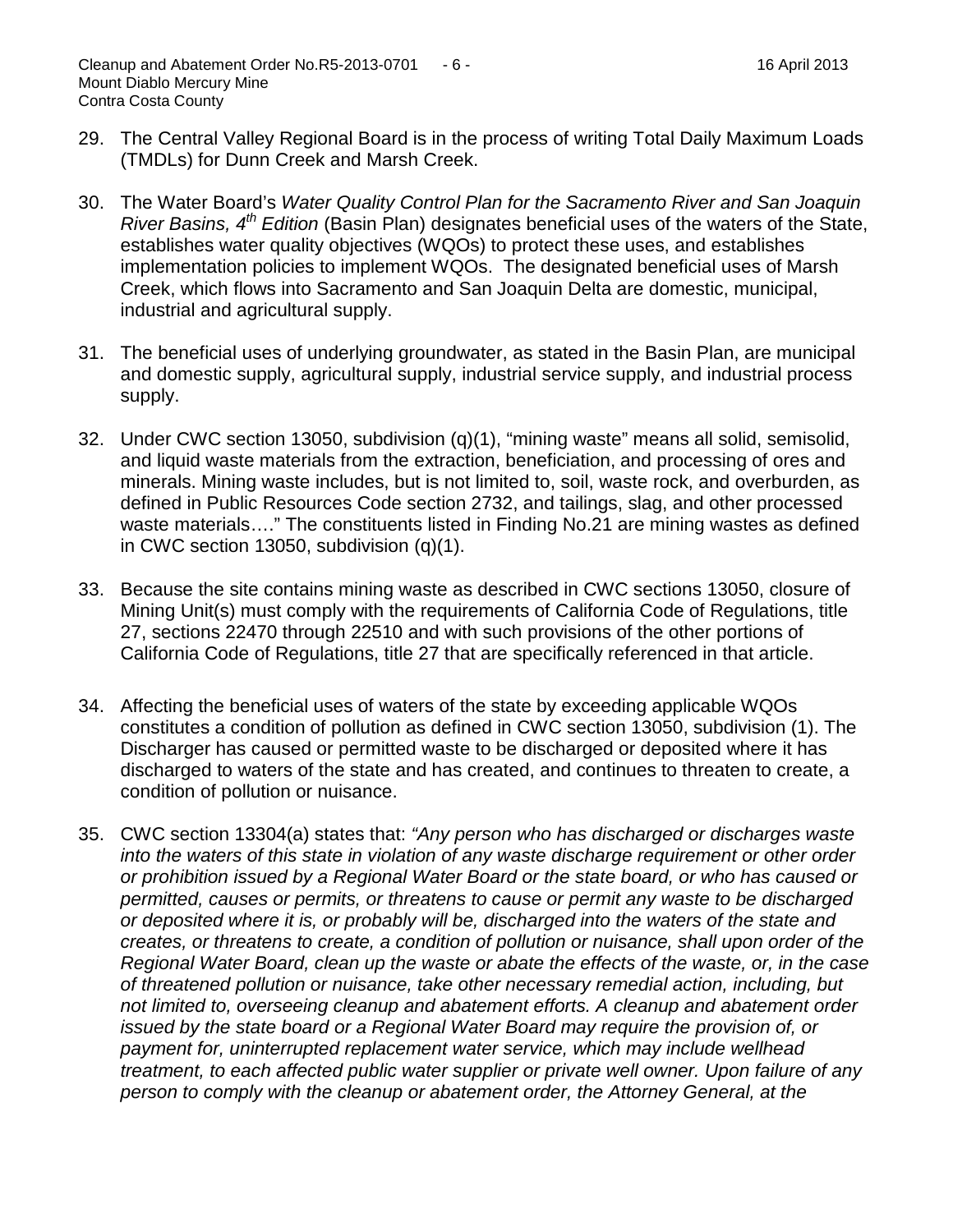*request of the board, shall petition the superior court for that county for the issuance of an injunction requiring the person to comply with the order. In the suit, the court shall have jurisdiction to grant a prohibitory or mandatory injunction, either preliminary or permanent, as the facts may warrant."*

- 36. The State Water Resources Control Board (State Board) has adopted Resolution No. 92- 49, the *Policies and Procedures for Investigation and Cleanup and Abatement of Discharges Under CWC Section 13304*. This Resolution sets forth the policies and procedures to be used during an investigation or cleanup of a polluted site and requires that cleanup levels be consistent with State Board Resolution No. 68-16, the *Statement of Policy With Respect to Maintaining High Quality of Waters in California*. Resolution No. 92- 49 and the Basin Plan establish cleanup levels to be achieved. Resolution No. 92-49 requires waste to be cleaned up to background, or if that is not reasonable, to an alternative level that is the most stringent level that is economically and technologically feasible in accordance with California Code of Regulations, title 23, section 2550.4. Any alternative cleanup level to background must: (1) be consistent with the maximum benefit to the people of the state; (2) not unreasonably affect present and anticipated beneficial use of such water; and (3) not result in water quality less than that prescribed in the Basin Plan and applicable Water Quality Control Plans and Policies of the State Board.
- 37. Chapter IV of the Basin Plan contains the *Policy for Investigation and Cleanup of Contaminated Sites*, which describes the Central Valley Water Board's policy for managing contaminated sites. This policy is based on CWC sections 13000 and 13304, California Code of Regulations, title 23, division 3, chapter 15; California Code of Regulations, title 23, division 2, subdivision 1; and State Water Board Resolution Nos. 68-16 and 92-49. The policy addresses site investigation, source removal or containment, information required to be submitted for consideration in establishing cleanup levels, and the basis for establishment of soil and groundwater cleanup levels.
- *38.* The State Board's Water Quality Enforcement Policy states in part: "At a minimum, cleanup levels must be sufficiently stringent to fully support beneficial uses, unless the Central Valley Water Board allows a containment zone. In the interim, and if restoration of background water quality cannot be achieved, the Order should require the discharger(s) to abate the effects of the discharge (Water Quality Enforcement Policy, p. 19)."
- 39. CWC section 13267 states, in part:

*"(b)(1) In conducting an investigation, the regional board may require that any person who has discharged, discharges, or is suspected of having discharged or, discharging, or who proposes to discharge waste within its region . . . shall furnish, under penalty of perjury, technical or monitoring program reports which the regional board requires. The burden, including costs, of these reports shall bear a reasonable relationship to the need for the report and the benefits to be obtained from the reports. In requiring those reports, the regional board shall provide the person with a written explanation with regard to the need for the reports, and shall identify the evidence that supports requiring that person to provide the reports."*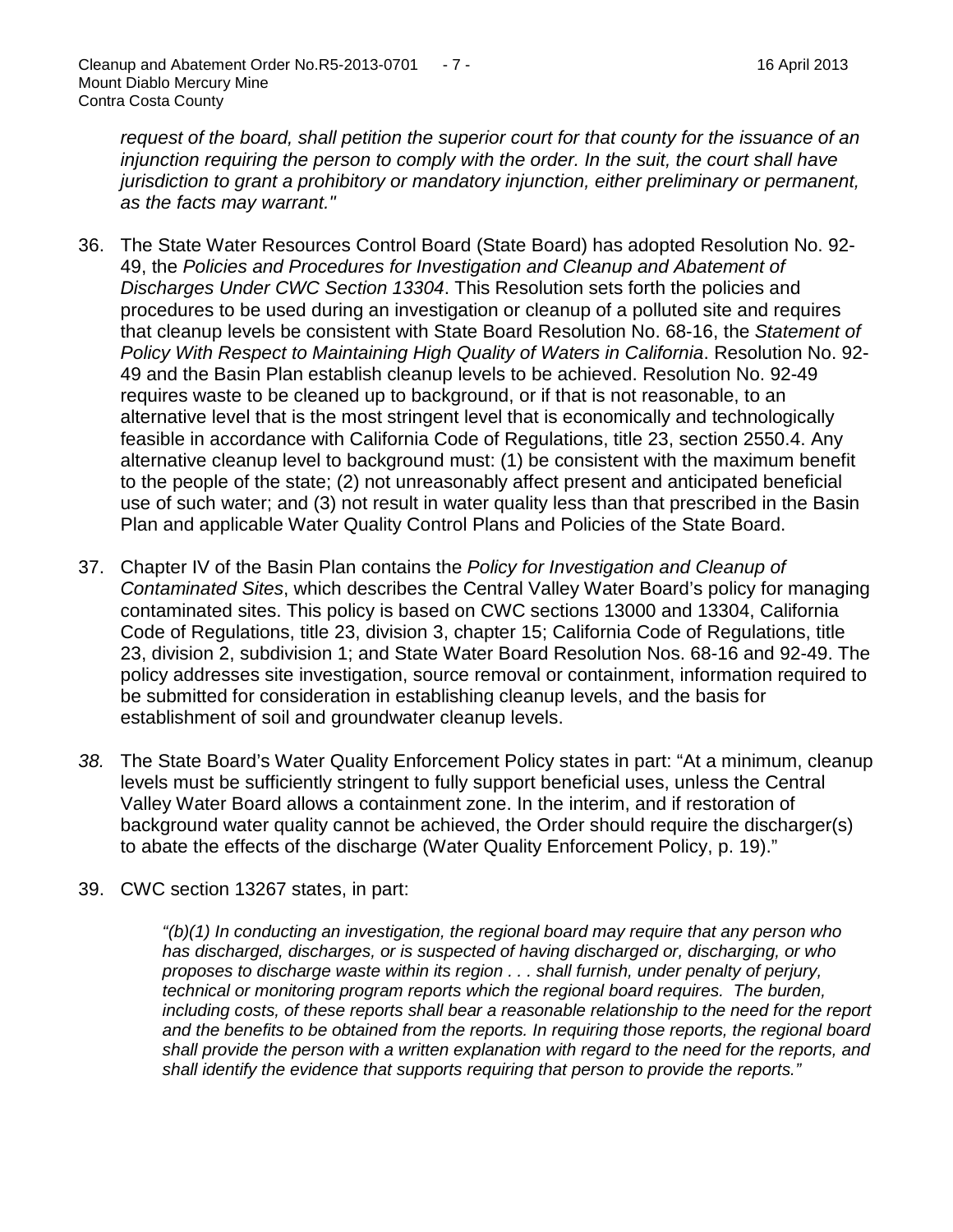As described in Findings Nos. 5 – 14, the Dischargers are named in this Order because all have discharged waste at the Mine Site through their actions and/or by virtue of their ownership of the Mine Site. The reports required herein are necessary to formulate a plan to remediate the wastes at the Mine Site, to assure protection of waters of the state, and to protect public health and the environment.

40. CWC section 13268 states, in part:

*(a)(1) Any person failing or refusing to furnish technical or monitoring program reports as required by subdivision (b) of Section 13267 . . . or falsifying any information provided therein, is guilty of a misdemeanor and may be liable civilly in accordance with subdivision (b).*

*(b)(1) Civil liability may be administratively imposed by a regional board in accordance with Article 2.5 (commencing with Section 13323) of Chapter 5 for a violation of subdivision (a) in an amount which shall not exceed one thousand dollars (\$1,000) for each day in which the violation occurs.*

\*\*\*\*\*

*(c) Any person discharging hazardous waste, as defined in Section 25117 of the Health and Safety Code, who knowingly fails or refuses to furnish technical or monitoring program reports as required by subdivision (b) of Section 13267, or who knowingly falsifies any information provided in those technical or monitoring program reports, is guilty of a misdemeanor, may be civilly liable in accordance with subdivision (d), and is subject to criminal penalties pursuant to subdivision (e).*

*(d)(1) Civil liability may be administratively imposed by a regional board in accordance with Article 2.5 (commencing with Section 13323) of Chapter 5 for a violation of subdivision (c) in an amount which shall not exceed five thousand dollars (\$5,000) for each day in which the violation occurs.*

As described above, failure to submit the required reports to the Central Valley Water Board according to the schedule detailed herein may result in enforcement action(s) being taken against you, which may include the imposition of administrative civil liability pursuant to CWC section 13268. Administrative civil liability of up to \$5,000 per violation per day may be imposed for non-compliance with the directives contained herein.

**IT IS HEREBY ORDERED** that, pursuant to California Water Code section 13304 and 13267, the Dischargers, their agents, successors, and assigns, shall investigate the discharges of waste, clean up the waste, and abate the effects of the waste, within 30 days of entry of this order, from Mount Diablo Mercury Mine (Mine Site). The work shall be completed in conformance with California Code of Regulations, title 27, sections 22470 through 22510, State Board Resolution No. 92-49 and with the Regional Water Board's Basin Plan (in particular the Policies and Plans listed within the Control Action Considerations portion of Chapter IV), other applicable state and local laws, and consistent with HSC Division 20, chapter 6.8. Compliance with this requirement shall include, but not be limited to, completing the tasks listed below.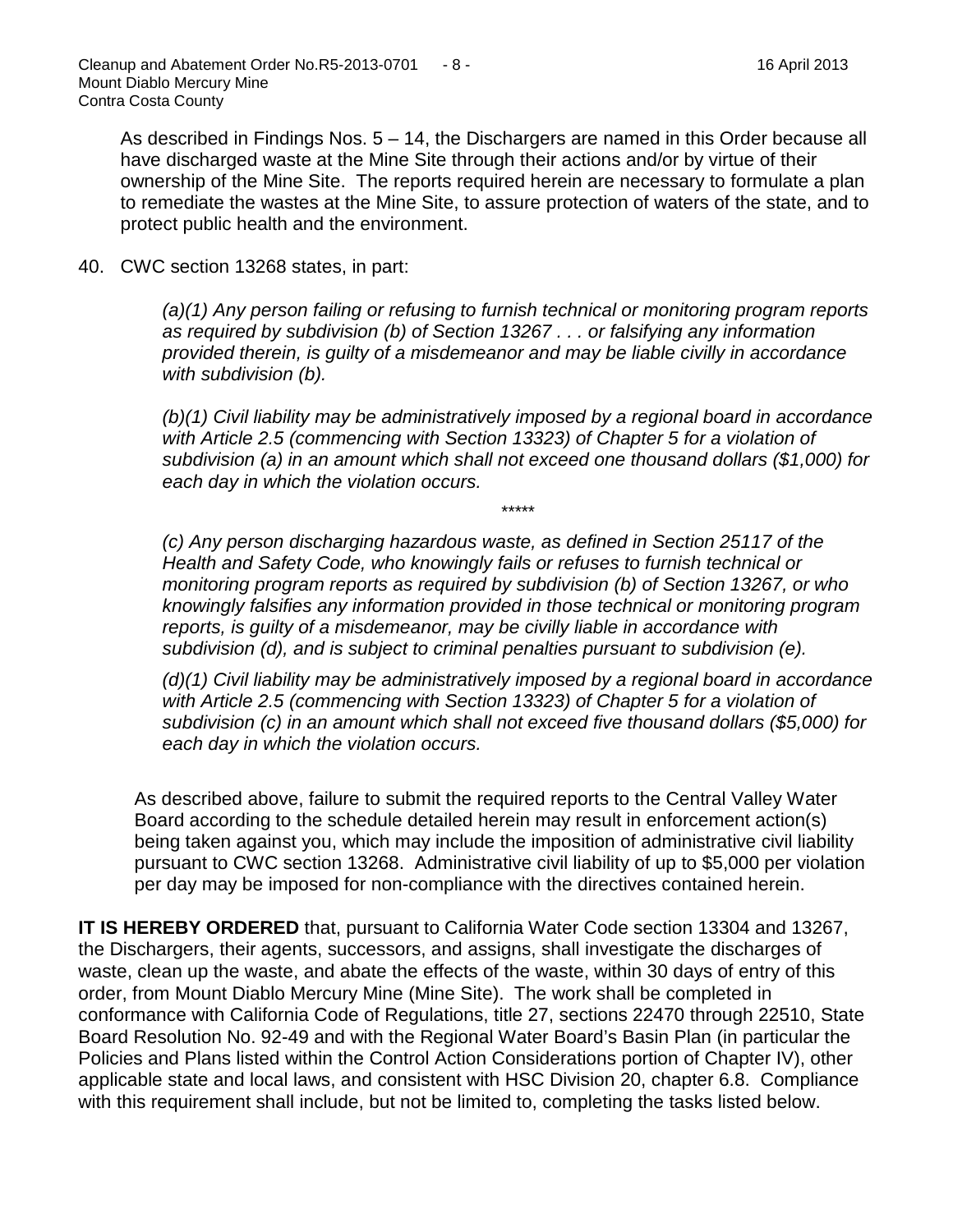- 1. **The Discharger shall submit the following technical reports:**
	- a. **By 30 June 2013**, form a respondents group to manage and fund remedial actions at the Mount Diablo Mine Site or independently take liability to implement the remedial actions in this Order. On or before the **30 June 2013** submit a letter or report on any agreement made between the responsible parties. If no agreement is made between the parties, then submit a document stating no agreement has been made. Any agreement shall include all the signatures of the responsible parties agreeing to the respondents group.
	- b. **By 1 October 2013,** submit a Work Plan and Time Schedule to close the mine tailings and waste rock piles in compliance with California Code of Regulations, title 27, sections 22470 through 22510 and to remediate the site in such a way to prevent future releases to surface and ground waters of Mercury and other Pollutants.
	- c. **Beginning 90 Days after Regional Board approval of the Work Plan and Time Schedule,** submit regular quarterly reports documenting progress in completing remedial actions.
- 2. **By 31 December 2015,** complete all remedial actions and submit a final construction report.
- 3. Any person signing a document submitted under this Order shall make the following certification:

"I certify under penalty of law that I have personally examined and am familiar with the information submitted in this document and all attachments and that, based on my knowledge and on my inquiry of those individuals immediately responsible for obtaining the information, I believe that the information is true, accurate, and complete. I am aware that there are significant penalties for submitting false information, including the possibility of fine and imprisonment."

4. Pursuant to Section 13304(c)(1), the Discharger shall reimburse the Regional Water Board for reasonable costs associated with oversight of the cleanup of the sites subject to this Order. Failure to do so upon receipt of a billing statement from the State Water Board shall be considered a violation of this Order.

## **REPORTING**

5. When reporting data, the Dischargers shall arrange the information in tabular form so that the date, the constituents, and the concentrations are readily discernible. The data shall be summarized in such a manner as to illustrate clearly the compliance with this Order.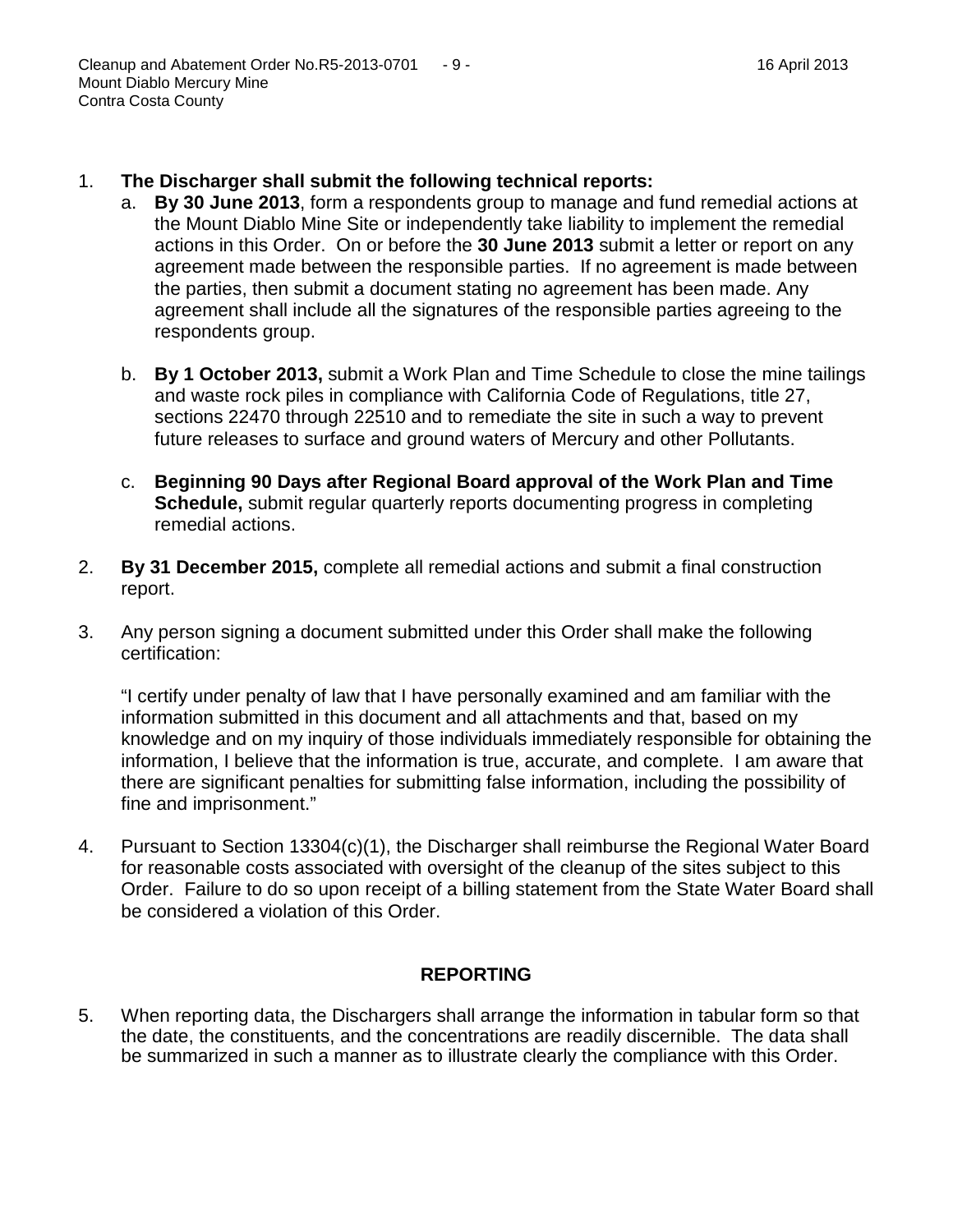- 6. Fourteen days prior to conducting any fieldwork, submit a Health and Safety Plan that is adequate to ensure worker and public safety during the field activities in accordance with California Code of Regulations, title 8, section 5192.
- 7. As required by the California Business and Professions Code sections 6735, 7835, and 7835.1, all reports shall be prepared by a registered professional or their subordinate and signed by the registered professional.
- 8. All reports must be submitted to the Central Valley Water Board. Electronic copies of all reports and analytical results are to be submitted over the Internet to the State Water Board Geographic Environmental Information Management System database (GeoTracker) at [http://geotracker.swrcb.ca.gov.](http://geotracker.swrcb.ca.gov/) Electronic copies are due to GeoTracker concurrent with the corresponding hard copy. Electronic submittals shall comply with GeoTracker standards and procedures as specified on the State Water Board's web site.
- 9. Notify Central Valley Water Board staff at least five working days prior to any onsite work, testing, or sampling that pertains to environmental remediation and investigation and is not routine monitoring, maintenance, or inspection.

## **NOTIFICATIONS**

- 10. No Limitation on Central Valley Water Board Authority-This Order does not limit the authority of the Central Valley Water Board to institute additional enforcement actions and/or to require additional investigation and cleanup of the site consistent with the Water Code. This Order may be revised by the Executive Office or her delegate as additional information becomes available.
- 11. Enforcement Notification-Failure to comply with requirements of this Cleanup and Abatement Order may subject the Discharger to additional enforcement action, including, but not limited to, the imposition of administrative civil liability pursuant to Water Code sections 13268 and 13350, or referral to the Attorney General of the State of California for injunctive relief or civil or criminal liability. Pursuant to Water Code section 13350, \$5,000 in administrative civil liability may be imposed for each day in which the violation(s) occurs under Water Code section 13304; and pursuant to Water Code section 13268, \$1,000 in administrative civil liability may be imposed for each day in which the violation(s) occurs under Water Code section 13267.

Any person aggrieved by this action of the Central Valley Water Board may petition the State Water Board to review the action in accordance with CWC section 13320 and California Code of Regulations, title 23, sections 2050 and following. The State Water Board must receive the petition by 5:00 p.m., 30 days after the date of this Order, except that if the thirtieth day following the date of this Order falls on a Saturday, Sunday, or state holiday (including mandatory furlough days), the petition must be received by the State Water Board by 5:00 p.m. on the next business day.